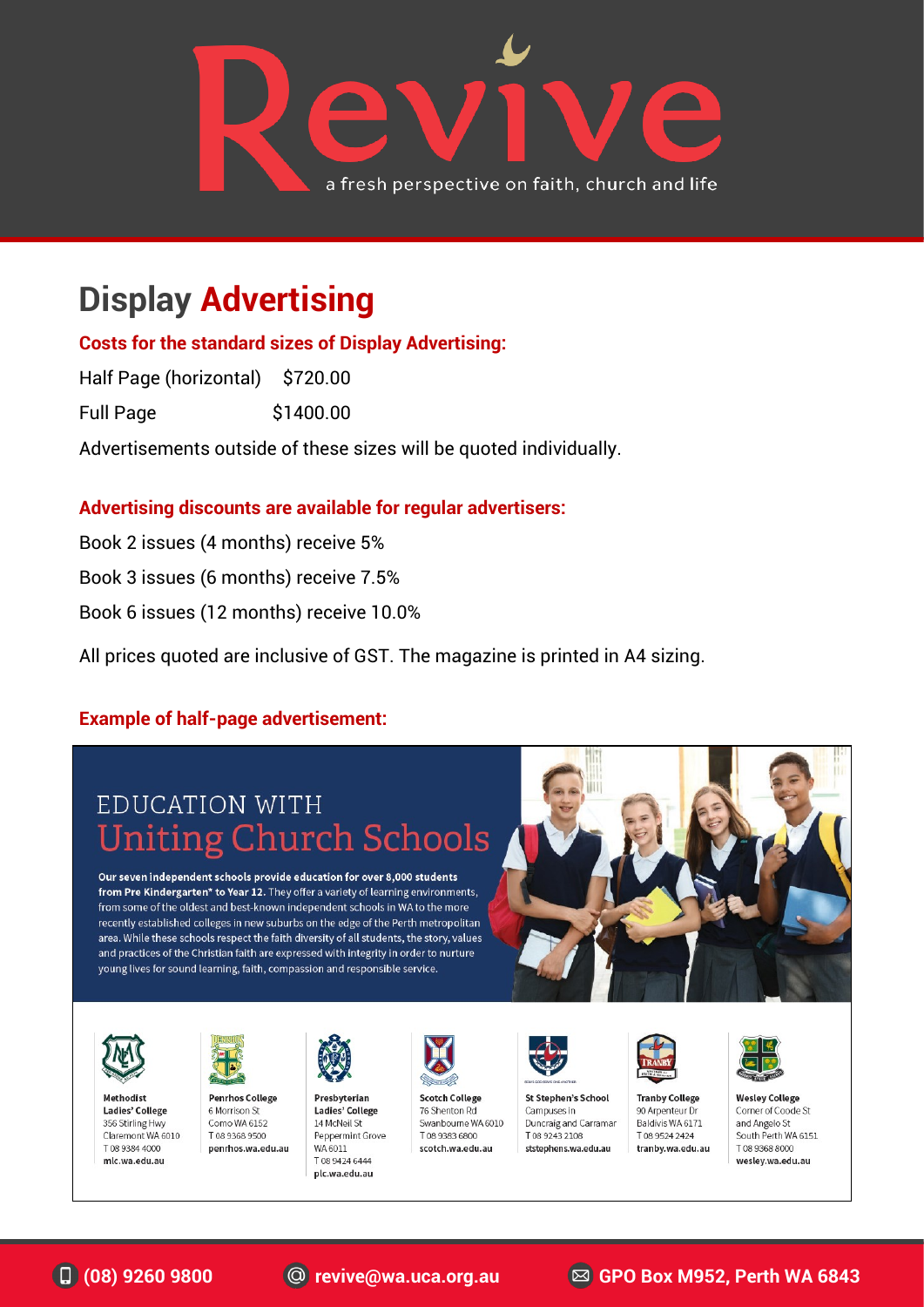### **Inserts**

Inserts can be accommodated at a cost of 15c (plus GST) each. We only accept a maximum of 3 inserts per issue so you can be assured that yours will not be lost in a multitude of material.

The weight of individual inserts must not be more than 20gms. Heavier items, such as catalogues, will be the subject of an individual quotation.

### **Technical Specifications**

Artwork is to be supplied in the following formats:

- High resolution (Press Quality) PDF file
- InDesign file with all fonts and graphics
- Photoshop EPS or TIFF files
- All coloured material must be in CMYK mode

Please note that Microsoft Publisher & Word files are not able to be used as artwork due to the incompatibility between those file formats and our page layout software, Adobe InDesign.

Images need to be supplied in at least 225dpi (ideally 300dpi) to size in JPEG, TIFF or EPS formats.

Please email all artwork within 4 working days of booking deadline of each issue to revive@wa.uca.org.au

| <b>Full page advertisement measurements:</b>                              | <b>Half page advertisement measurements:</b>                              |
|---------------------------------------------------------------------------|---------------------------------------------------------------------------|
| Size in mm (without bleed area)<br>$W=210$ mm x H=297mm                   | Size in mm (without bleed area)<br>$W=210$ mm x H=136mm                   |
| Size in pixels 300dpi (without bleed area)<br>$W = 3508$ px x H = 2480 px | Size in pixels 300dpi (without bleed area)<br>$W = 2480$ px x H = 1606 px |
|                                                                           |                                                                           |
|                                                                           |                                                                           |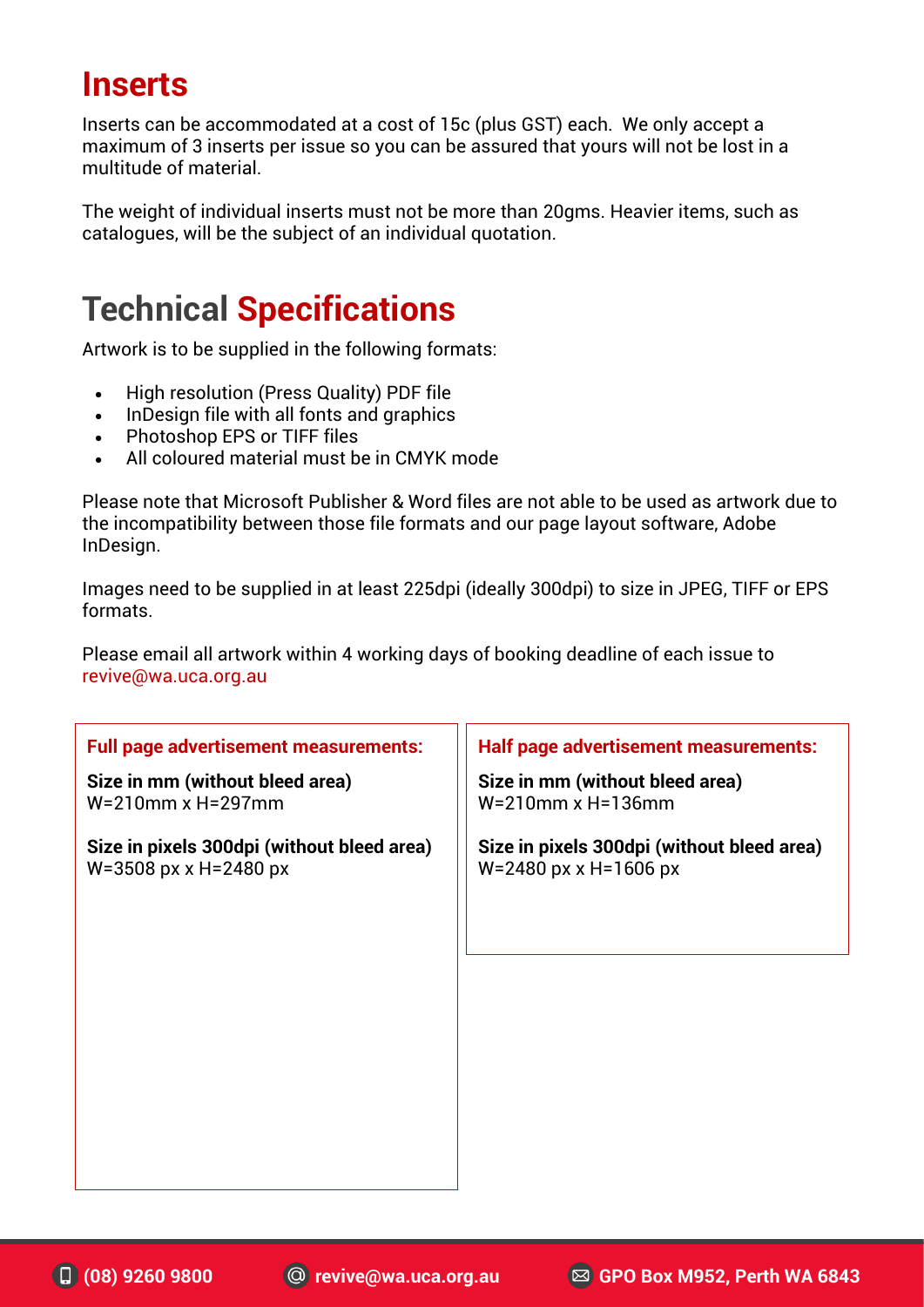# **Deadline and Publishing Schedule 2021/2022**

| Ads books by:        |
|----------------------|
| Thursday, 14 October |
| Thursday, 13 January |
| Thursday, 21 April   |
| Thursday, 21 July    |
| Thursday, 20 October |
|                      |

**Inserts due by:**

Thursday, 25 November Thursday, 24 February Thursday, 26 May Thursday, 25 August Thursday, 24 November

#### **Publication date:**

Sunday, 5 December Sunday, 6 March Sunday, 5 June Sunday, 4 September Sunday, 4 December

### **Revive Demographics**

**Would you like to target upwards of 8,000+ Uniting Church readers across Western Australia?** Advertising in *Revive* will get your message across this vast State and reach people belonging to a much sought after demographic. A wealth of readers for businesses and organisations to tap into it.

Our readership are mostly retirees. We have more female readers (62%) than male, reflecting Uniting Church membership. Over 65% of our readers are aged 51 to 80 years old. They have a reasonable amount of disposable income and plenty of time to spare. They are committed attendees of worship, with 76% attending weekly, and have strong links with their local community through outreach programs and volunteer work.

There is a high level of interest in the written content of the magazine, as it is an important link to the activities of the wider church in Western Australia.



We print 4,500 copies four times a year and these are distributed without cost to members of the Uniting Church and its employees. They are also available free of charge to shoppers at all Good Sammy's stores. Members of our school communities and people connected to the church through our caring work also read the magazine. The Uniting Church is the umbrella organisation for seven independent schools and three state-wide agencies: UnitingWA, Good Samaritan Enterprises, and Juniper (Aged Care Services).